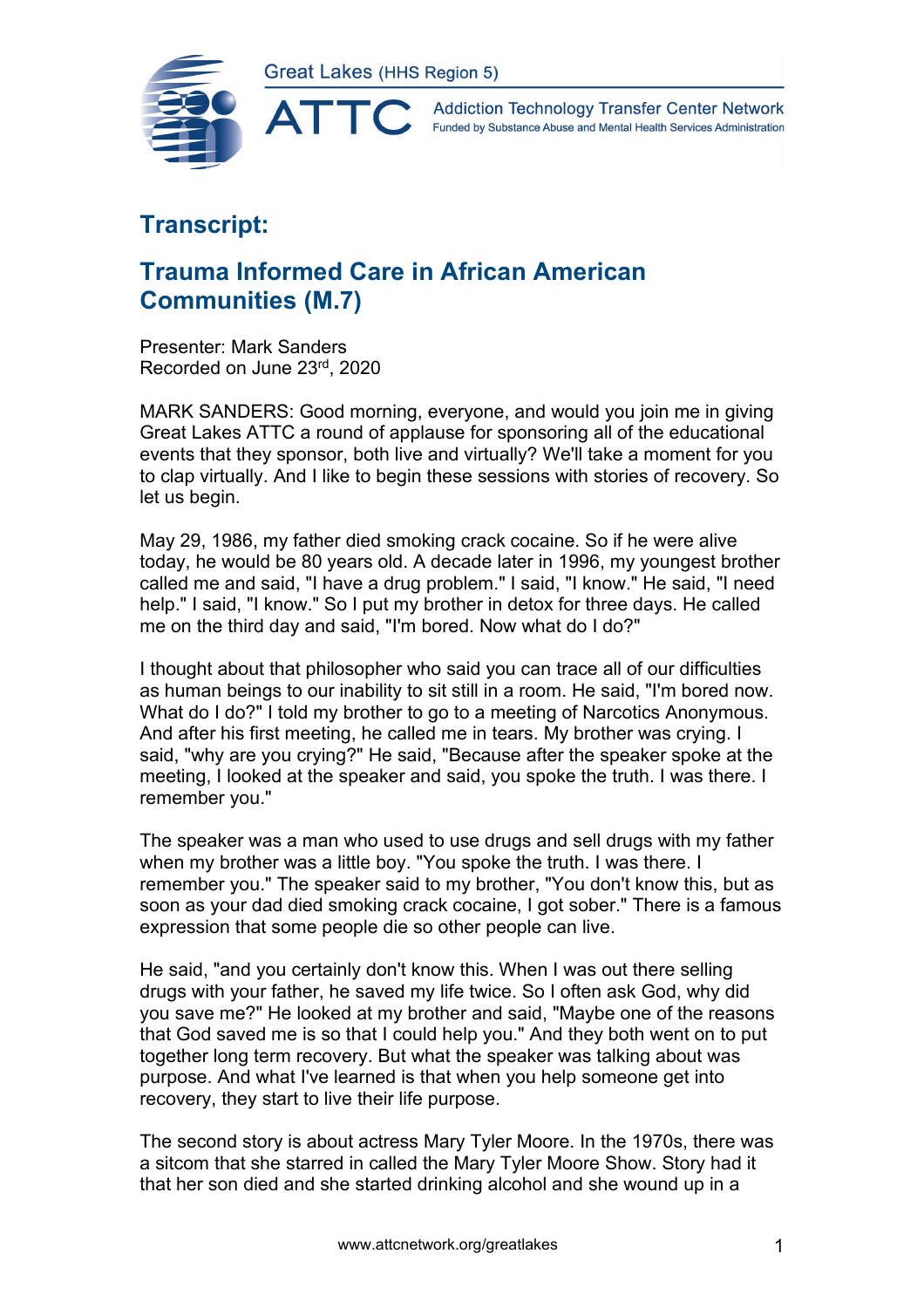ATTO



**Addiction Technology Transfer Center Network** Funded by Substance Abuse and Mental Health Services Administration

treatment center for alcoholism. And the first group that Mary Tyler Moore attended, the group members were talking about God. And Mary Tyler Moore said, "you need to stop talking about God." She was angry with God. Her son had died. "If you keep talking about God, I'm going to leave this facility." And her peers kept talking about God.

So Mary Tyler Moore stood up, left the group room, and went to the nurse's station, picked up a phone to call an airline so she can get a flight out of town. And as she was giving her information to the airline employee, the employee said, "wait a minute, did you say your name is Mary Tyler Moore?" "I did." "The actress Mary Tyler Moore?" "That's me." She says, "I want to thank you so very much, because after my husband heard that you went into alcohol rehab he went into treatment. I want to thank you, because you might have saved my husband and my family's life."

Mary Tyler Moore hung up the phone, went back into the group room and said to her peers, I think I just spoke to God. And she maintained her recovery and she spent the rest of her life helping individuals with their recovery. She too was on purpose. Again, I'll repeat it, that when you help someone with their recovery, they get on purpose and they start doing good things in the world. And then the people they help start doing good things in the world. They're on purpose to. And then those that they help start doing good things in the world. In other words, your great important work never ends.

Today our presentation is entitled "Trauma-Informed Care with African Americans with Substance Use Disorders." And we begin with a definition of psychological trauma. It reads, "Damage to the mind that occurs as a result of a distressing event. Traumas often a result of an overwhelming amount of stress that exceeds one's ability to cope with the experience. Trauma may result from a single distressing experience or reoccurring events for days, weeks, months, even years."

So let's talk about traumatic stress and African Americans. And we begin with a definition of historical trauma by Brave Heart. "Accumulative emotional and psychological wounding over the lifespan and across generations emanating from massive group trauma." And African Americans have experienced historical trauma beginning with the middle passages, when they were forced to travel to the Americas from Africa on ships from West Africa through the Caribbean and the Americas. Millions died on those ships. You've seen the pictures. They were packed in the way we pack sardines in cans. Millions they say died on those ships. And when they died, they were dumped into the Atlantic Ocean.

I remember my journey to West Africa, and we would stand in front of the Atlantic Ocean. We would ask the elders and chiefs, how come the water is so turbulent and there is no wind? Think about it. In the United States when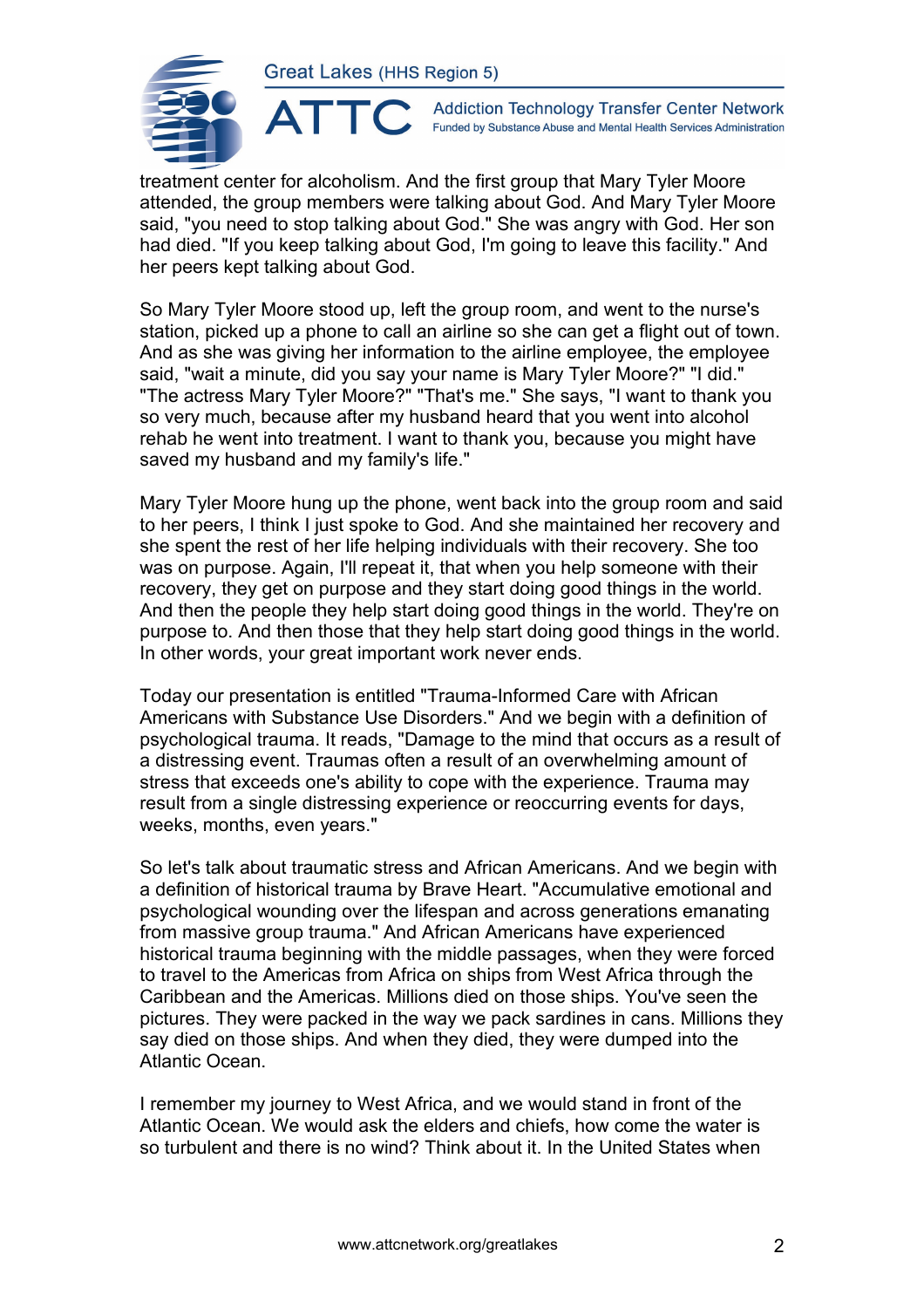

**Addiction Technology Transfer Center Network** Funded by Substance Abuse and Mental Health Services Administration

there's a wave, usually there's some wind. There was no wind and the water was turbulent.

And the chiefs, the elders, said to us, that's our ancestors reminding us that bad things happened on these waters. African Americans have a history of slavery from 1619 to 1863. Texas got the memo in 1865 and so 1619 to 1665, sorry, 1665. Slavery was legally ended in all 50 states. But that was traumatic. 250 years of chattel slavery.

And then there were Jim Crow laws where the Ku Klux Klan and the police were used to help ensure that everything stayed separate and unequal. There were lynchings. The great Billie Holiday wrote a song called "Strange Fruit." If you were to go to YouTube, you can listen to her song called "Strange Fruit." And it's the story of one driving through the South during the Jim Crow era and seeing African Americans hanging from trees. They had been lynched. She called that strange fruit. A history of riots, which are traumatic.

The impact of historical trauma on African Americans. Loss of culture. And culture is what people fall back on during difficult times. I want to take a moment to talk about aspects of culture. We have religion. So most African Americans when you ask them what was their religion in Africa, they have no clue.

In fact, when we took the tour of Ghana, we visited the slave dungeons. And they made sure that we called them dungeons not castles, because to call them castles would glorify the experience. And those who were enslaved were in the bottom of a dungeons. And what we were taught was they had these Africans that would let the Europeans know what the Africans were talking about. So they were separated from those who spoke the same language. Language is a part of culture. So that they could not plot their escape in the new world.

Culture also involves the socialization of children and stories. In Africa, they have a term is called the griot. And the griots are the historical storytellers. Matter of fact, griots can tell the story of hundreds of years of African culture in storytelling fashion. But when they were separated from members of their own tribe during slavery, the role of the griot dramatically diminished.

Why is that important? There's an African proverb that says that once the griot dies, once the storyteller dies, once the griot dies, it's as if an entire library burned to the ground. Art is the part of culture, as is history and music. Note that in history when one culture takes over another, they always destroy the art, the libraries where the history is stored, and the music, because all of these are part of culture.

Beliefs are part of culture. Celebrations a part of culture. As I mentioned earlier, culture is what you fall back on during duress. So during that period of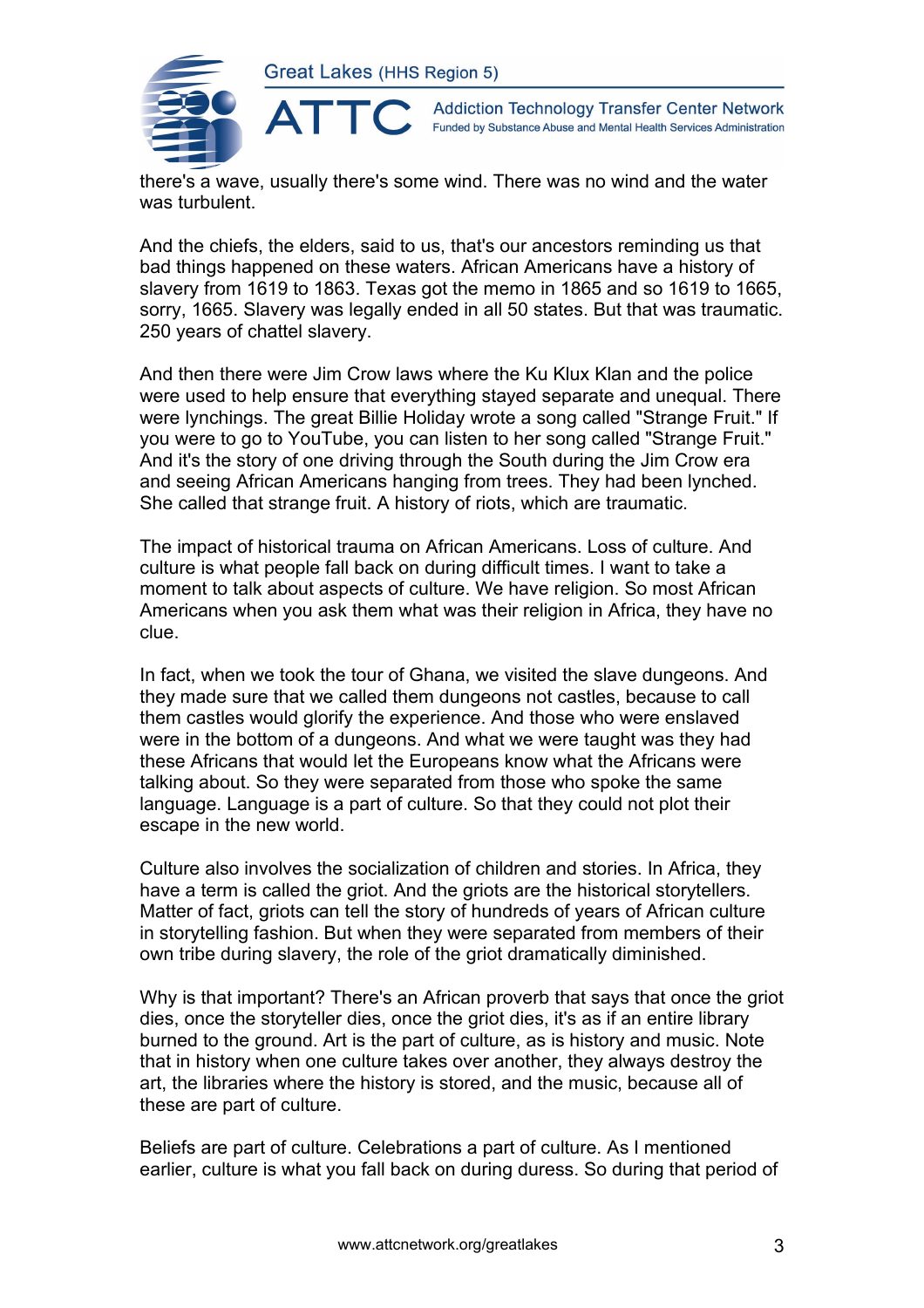ATTC



**Addiction Technology Transfer Center Network** Funded by Substance Abuse and Mental Health Services Administration

historical trauma, slavery, the African Americans were robbed of their culture. Why is that significant? Because the research suggests that recent immigrants when they come to America, they start to lose some of their culture. And drinking and drug use dramatically increases during that period.

Survivor guilt. If I were to take you to my old neighborhood in Chicago on the south side, the neighbors called Englewood, but they call it now Chiraq, claiming that more murders happened in Englewood than in the Middle East during wartime. Every third house in my neighborhood is laying on the ground. You'd have thought that someone dropped a bomb on my neighborhood.

What I can tell you is this. The young men such as myself and my friends who left the neighborhood before 1986, we're all doing well. But those friends who stayed in the neighborhood after 1986, the year that crack cocaine showed up on the south side of the city of Chicago, they're not doing so well. And what I can tell you is those of us who moved and survived the trauma, there are times when we feel guilt because we survived.

Depression is one of the features of historical trauma. Traumatic stress symptoms, numbing and low self-esteem. I have a friend who's Native American and she lives in the upper peninsula of Michigan. And she asked me, she said, Mark, do you ever notice that when we talk, I rarely hold eye contact with you? I said, I noticed. She said, because historical trauma impacts our self-esteem and it becomes hard to hold eye contact.

Historical unresolved grief. Almost every African American who I talk to that takes the journey home to Africa, they come back and report that the first thing they did when they arrived to the shores of Africa is they either kiss the ground or they cry or both. They are grieving the life that they never knew. Whenever you have grief, unresolved grief, you have heavy substance use. And when you have heavy substance use, you have high rates of suicide.

The country that has the highest suicide rate in the world is Lithuania. And Lithuania sits between Russia and Poland. I learned on my journey to Lithuania that Hitler took over Lithuania in the 1930s and Stalin took over Lithuania. So when you have these hostile takeovers, you have lots of trauma combined with grief, heavy substance use, and suicide.

Traumatizing others at the micro and macro levels. I would like to quote a revolutionary named Frantz Fanon who wrote a book in the '60s called The Wretched of the Earth. And here's the quote. "When people are oppressed, they fight their oppressor back. The oppressor retreats and they start to fight themselves." Gandhi led that nonviolent social protest during a time when the word on the street was that the sun never sets on the British island. And after he led that social protest and the British retreated, the Muslims and the Hindus started killing each other.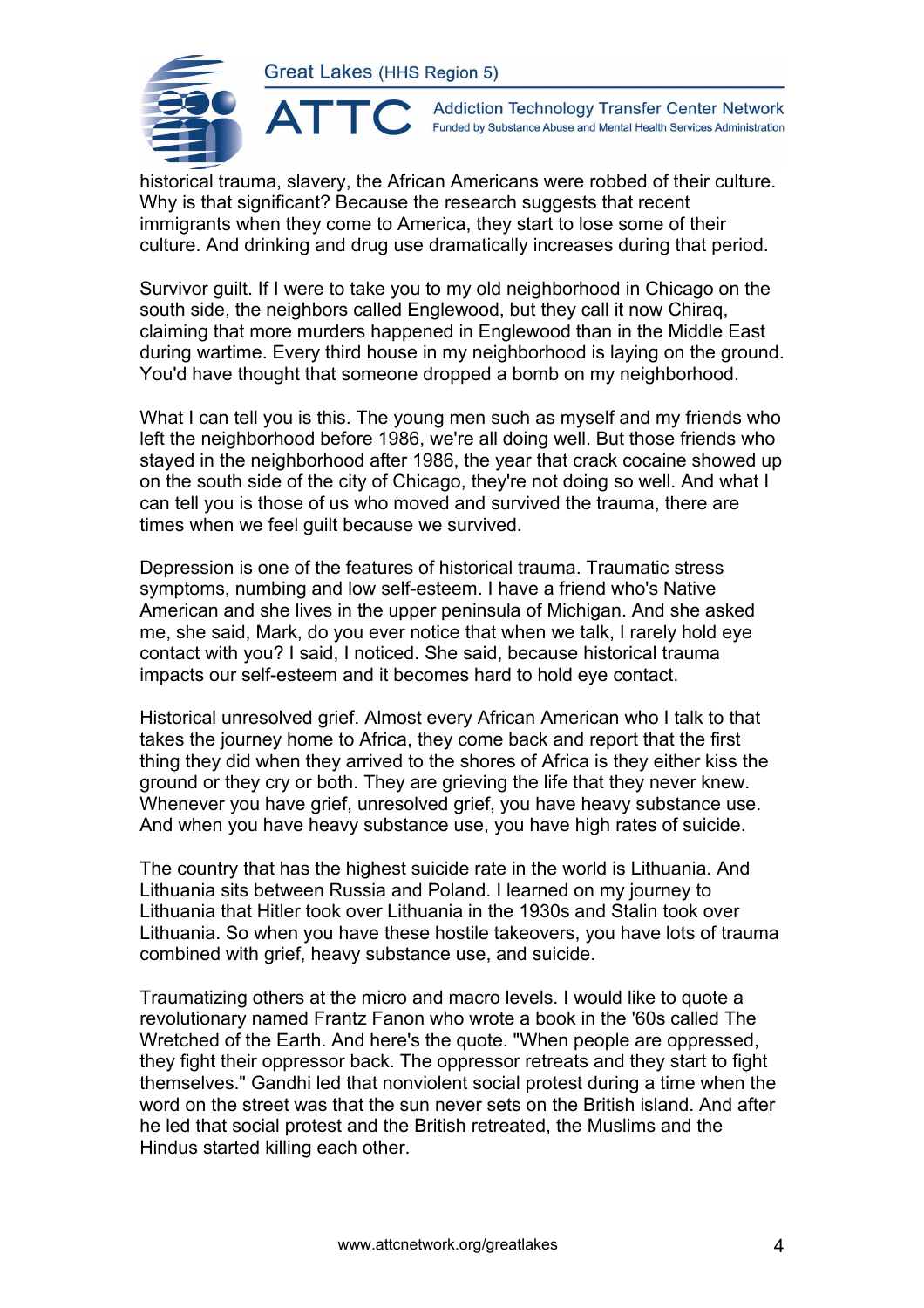

**Addiction Technology Transfer Center Network** Funded by Substance Abuse and Mental Health Services Administration

At live seminars, I often ask people have they ever heard of Liberia. Maybe one or two hands go up. And then I ask does anyone know the capital of Liberia? Located in West Africa is Liberia near Ghana in Nigeria. The capital city of Liberia is Monrovia. Here's the story.

When James Monroe was President of the United States, he allowed a group of Africans to go back to Africa, and they went to Liberia, and they took over the country. It's said that traumatized people traumatize others. So after they took over the country, those who have been enslaved in America, the country's been fighting a 200 year civil war.

I had a conversation with the former founder of the Latin King street gang on the northwest side of Chicago. And he shared his story. He said, my family came in the 1950s from Puerto Rico to Chicago looking for better opportunity. And we were attacked by white gangs that were already in Chicago.

And then we went to school. Our teachers talked to us like we were stupid because we spoke with accents. But we were too young to understand that we spoke with accents but we didn't think with accents. There was no relationship between how we spoke and how we thought. Here we were able to communicate with individuals from 22 Latino nations.

We spoke two languages. Our teachers spoke one. But we were so young that they said we were dumb and we were attacked. So we formed a gang called the Latin Kings so that we could fight back. The white gangs retreated. For the next 40 years, Latino Hispanic gang members have been killing other Latino Hispanic gang members. That was never the goal.

You could also say that when African Americans made the journey from the southern states during the great migration to the north, Chicago, New York, Detroit, et cetera, even west, LA, that they formed street gangs in response to being attacked by gangs that were already in Chicago. Those gangs retreated, mostly Irish gangs, Italian gangs. They retreated. For the next 40 years, African Americans have been shooting other African Americans, gang affiliated or not.

So let's talk about traumatic stress disorders. The first we will talk about is post-traumatic stress disorder. The person has been exposed to a traumatic event. They're having recurrent intensive distressing recollections of the event. Efforts to avoid conversations, activities, and places that bring up memories of the event. Many people when they come back from prison, they like to isolate. Or when they come back from war, they like to isolate. Difficulty falling or staying asleep. Nightmares and flashbacks.

The reason they call post-traumatic stress disorder post-traumatic stress is because many people do not experience the symptoms until they return from war, return from prison. Approximately 7% of individuals exposed to traumatic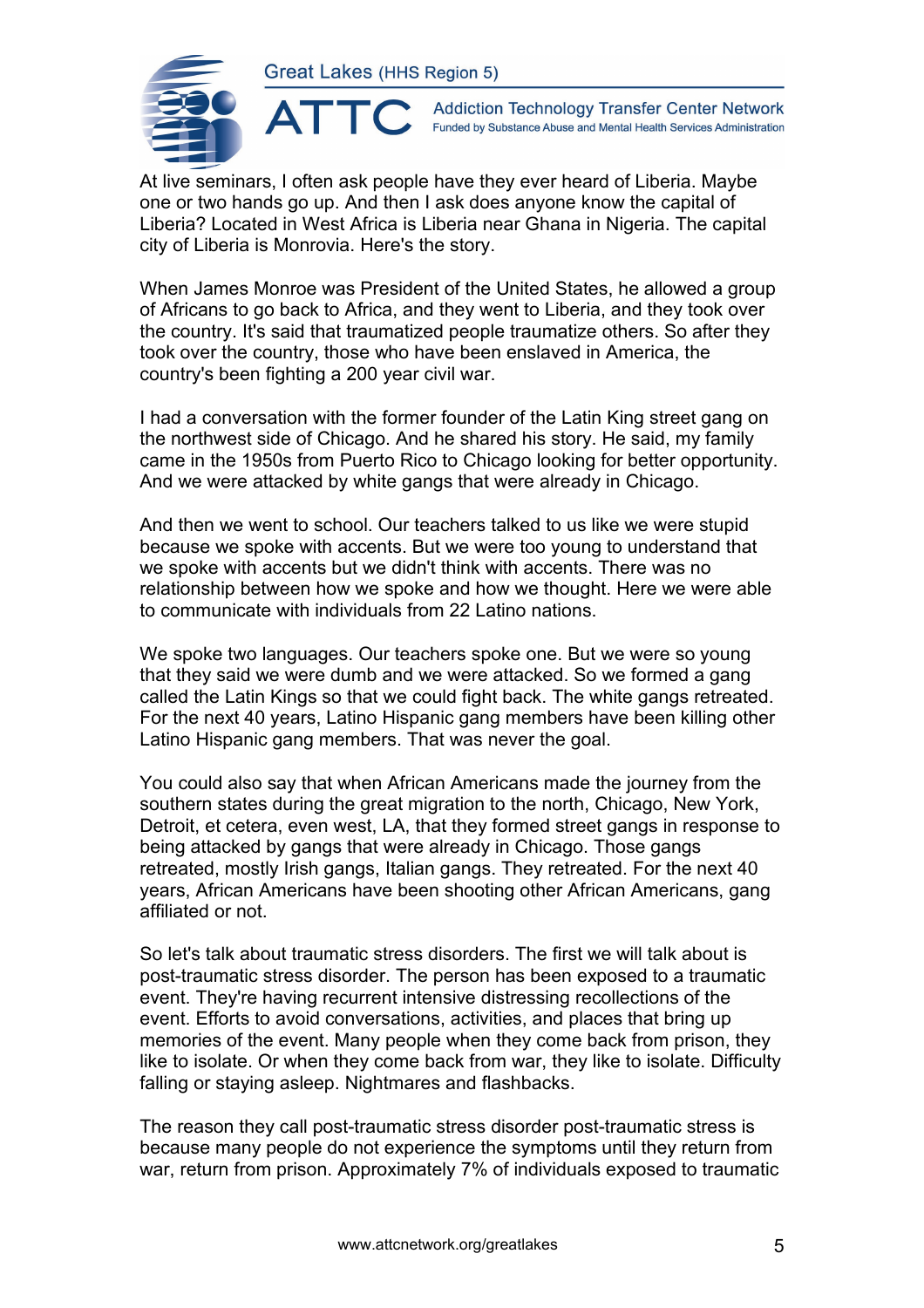

**Addiction Technology Transfer Center Network** Funded by Substance Abuse and Mental Health Services Administration

events develop post-traumatic stress disorders. African Americans can be included in that list.

And then there is post-traumatic stress disorder and the difference between post-traumatic stress disorder and complex trauma. In order to be exposed to post-traumatic stress disorder, you need to have something specific that happened, that occurred, you either witness or you experienced, and now you're having flashbacks, nightmares, bad dreams, et cetera, like a bad car accident. Or maybe you were robbed or assaulted or something like that.

With complex trauma, exposure to a specific event is not needed. The only requirement is that you have years where you live with multiple traumatic experiences like neglect, abandonment, multiple placements. As you know, wards of the state often move from group home to group home. Multiple placements, parental substance abuse, adult emotional unavailability, multiple losses, exposure to domestic violence and abuse. And you are vulnerable to complex trauma.

At live seminars, I often ask participants do they think more of their clients have post-traumatic stress disorder or complex trauma? Nearly 100% of respondents will say they are more likely to have complex trauma, but we talk little about complex trauma. If some of the primary symptoms of PTSD is avoidance, hypervigilance, difficulty falling asleep and staying asleep, flashbacks.

The primary symptom of individuals with complex trauma is difficulty regulating emotions. That 65% of individuals with complex trauma have difficulty regulating emotions. And what we mean by that as they go from calm to explosive. You've probably seen individuals go from calm to explosive. Some of you have teenagers at home. You know exactly what we mean. Calm to explosive.

For about five years, I work with groups of African American teenagers and young adults who were diagnosed with complex trauma. And the number one symptom they have was difficulty regulating emotion. And the experience for these young men that lay underneath the challenge of regulating emotions is what we call father hunger father wounds. They either didn't get enough fathering or they were somehow injured by their father and the emotion that they produced was rage.

You might have heard the story about Rock and Roll Hall of Fame guitarist Buddy Guy. He has a blues club on the south side of Chicago called Legends. Story had it when Buddy Guy was a young guitarist, he got a woman pregnant on the road and felt that she trapped him. So he stayed away for about 20 something years. But then he became curious. Did she have a son or daughter? So he met with her, found out he had a son who also played the guitar.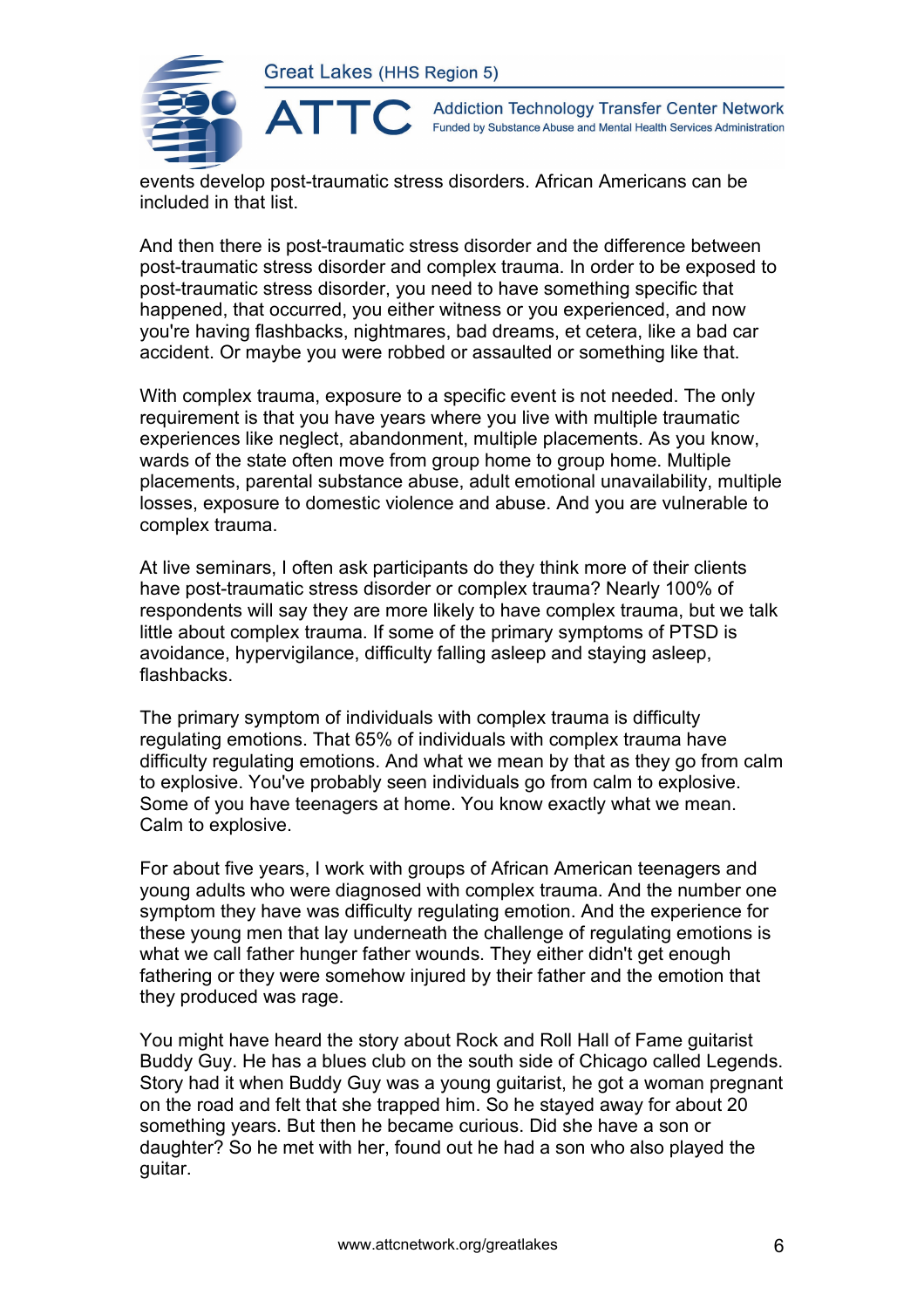

**Addiction Technology Transfer Center Network** Funded by Substance Abuse and Mental Health Services Administration

When I read that story, I thought about a friend who I went to high school with in the 1970s named Joe. Joe had a huge afro. We called them Joe Fro. We were not very creative. And when we were in high school, Joe would sit in the cafeteria and he would pretend that he was playing the piano on the cafeteria table while music was glaring through the speakers in the cafeteria. We would say to Joe, Joe, you have really gifted hands. Look at how your hands move across that table. You should take piano lessons.

Joe called me when he was 40 years old and told me that he met his father for the first time. His father was a jazz pianist that got his mother pregnant on the road. It was in his hands. So Buddy Guy said to the young man, son, I want to teach you to play the guitar like me. He said, I don't want to play like you. You left me. I want to play like my idol, Prince. He met Prince. And Prince told him, in order to play like me, you've got to study my mentor, a man named Jimi Hendrix. Then you have to study his mentor, a man named Buddy Guy.

There are young men who I met who have no contact with their father or they are filled with rage connected to their father. And many of them will try to escape their father. When we were in Ghana, West Africa, the chiefs told us to tell these young men, if you look like your father and every time you look in the mirror you see that man, if you hate that man, you have some work to do.

And so what lots of these young men will do to deal with the rage connected to like father is they'll smoke marijuana every day or use other drugs like heroin to numb the pain. 63% of those with complex trauma have difficulty with impulse control or negative self image or difficulty concentrating. They might be misdiagnosed with ADD. Why is that significant? Because African American children and adolescents are disproportionately diagnosed with ADD. But it may be a misdiagnosis. What they might actually have is complex trauma, aggression conduct disorder, a misdiagnosis. It might be complex trauma, which shows up as difficulty regulating emotion.

12% of those with complex trauma also have post-traumatic stress disorder symptoms. They can't sleep and they're having nightmares and they have difficulty regulating emotions at the same time. And then approximately 10% of those with complex trauma will medicate it with the use of alcohol and other drugs.

There's a type of trauma that happens in communities, large urban areas, some African American communities, I'm calling it 24-7-365 terror. And the way that differs from post-traumatic stress disorder is that with PTSD, you might actually leave a place that's traumatic like war, come home to someplace safer like home, and now you're starting and adding symptoms.

With 24-7-365 terror, you never get relief from something possibly happening that's traumatic. This is present in communities that have lots of gun violence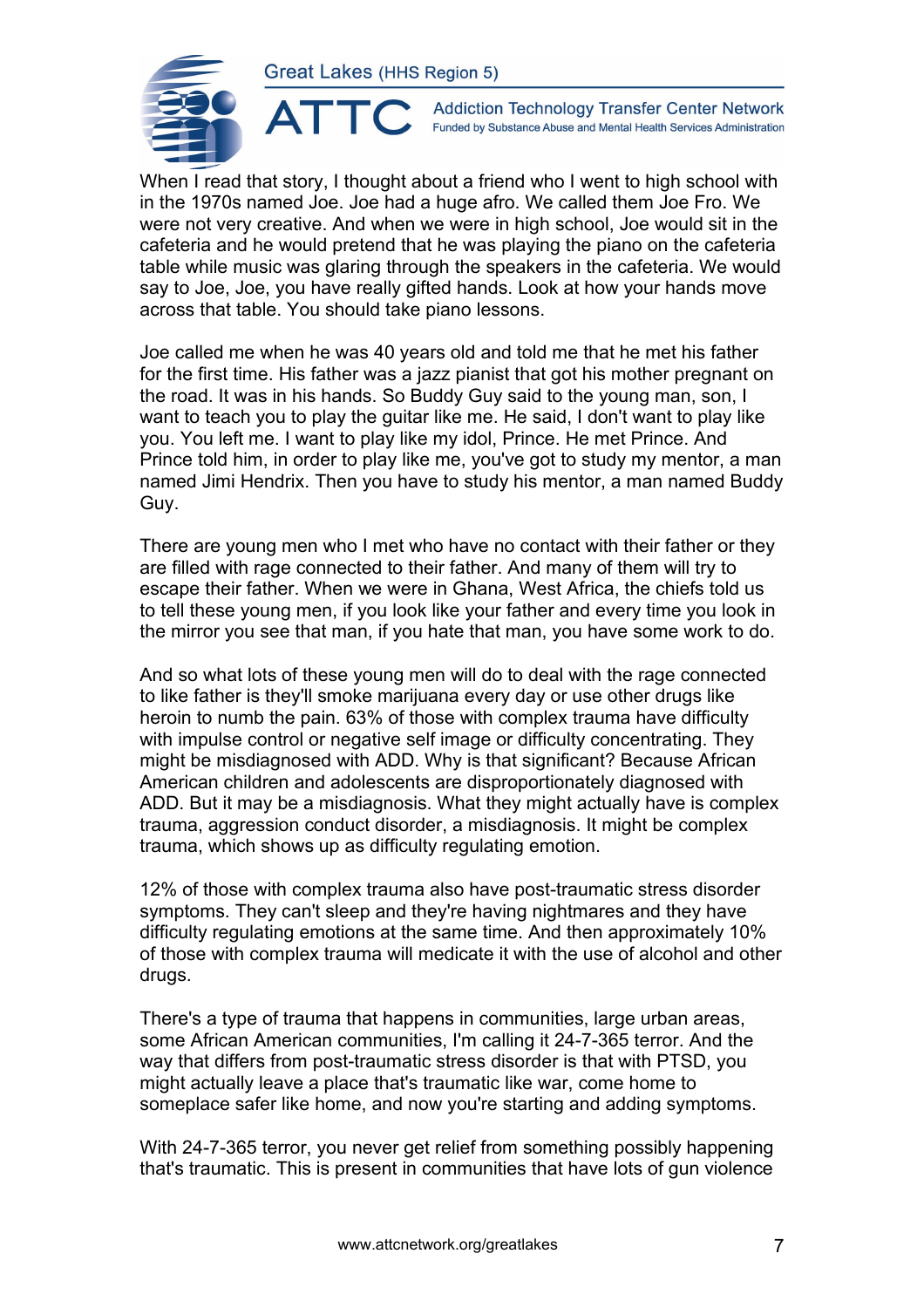

**Addiction Technology Transfer Center Network** Funded by Substance Abuse and Mental Health Services Administration

in neighborhoods, street gang violence, et cetera. By the way, there are some African Americans who will get high every day just to medicate the terror that they experience in community.

Let's talk about addressing trauma with African Americans with substance use disorders. We'll start with historical trauma. We owe a great deal of gratitude to the Native American communities who've done a great deal of work in addressing historical trauma. And according to them it begins with an awakening and collective commitment, mass mobilization, and personal and collective mourning. In other words, the first step to heal historical trauma is to bring the entire community together.

So just imagine a day when the entire African American community comes together and maybe a city or a town or province and they mourn together the historical trauma they experienced. The loss of culture, the loss of language, the loss of connection to a continent, and they cry, they grieve together. The next step according to them is forgiving the unforgivable. Then the most important is returning to the culture that you were robbed of. What Native Americans have been illustrating is that a return to culture dramatically increases recovery rates.

There is a social worker in Liberia named Leymah Gbowee, sorry for messing up your name, from Liberia. And recently she became tired of boys and men in Liberia killing each other. As I mentioned, they were fighting a 200 year civil war. You see, when me and my friends traveled to Ghana, it was supposed to be a nonstop flight from New York to Ghana, but the plane stopped in Liberia. And at the airport in Liberia, we saw 12-year-old boys with automatic weapons bigger than them at the airport. They were still fighting the civil war.

So this social worker got tired of that. So she organized the women in Liberia. That's what social workers do. They organized. And she and the women decided that they would go on a sex strike and a prayer vigil. That they will stop having sex, so they would pray every day, until the men and the boys stopped killing each other. The way you knew which women were on a sex strike and praying every day, they would wear white dresses. These women stopped the 200 year civil war. It stopped because of those strikes.

And because men declare war, the women were organized and they were able to get elected the first female president in the history of Liberia. This woman received the Nobel Peace Prize. Walt Disney's niece traveled to Liberia and says, how come the world doesn't know about how these women came together, sex strike prayer vigil, and stopped the 200 year war? So she wrote a book called or a documentary called Pray the Devil Back to Hell. We're looking at here on the screen the winner of the Nobel Peace Prize.

In LA, Father Gregory Boyle, a Jesuit priest, wrote a book called Tattoos on the Heart. He started some employment programs for gang members in LA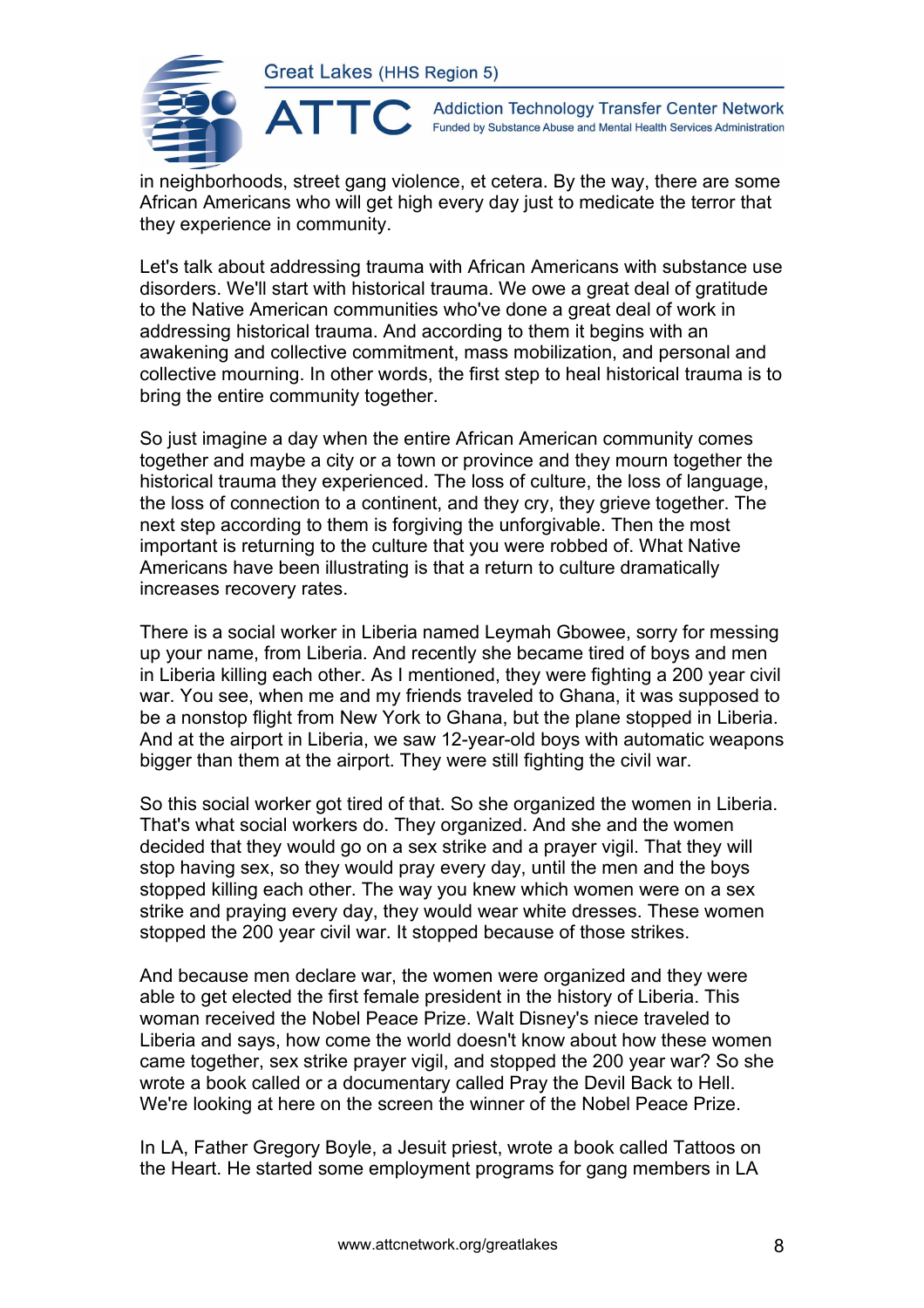

**Addiction Technology Transfer Center Network** Funded by Substance Abuse and Mental Health Services Administration

called Homeboy and Homegirl Industries. And his belief is that the greatest deterrent from a bullet is a job. So if you bring gang members together from rival gangs and you have them work side by side, this is no longer your enemy or your rival. This is your coworker. The long and short it is nontraditional approach to dealing with trauma in African American and Latino Hispanic communities, the long and short of it is that this program is the most successful prison release program in all of California.

We're continuing to talk about addressing trauma with African Americans with substance use disorders. According to research, the most effective ways of addressing post-traumatic stress disorder and complex trauma is the use of cognitive behavioral therapies. So a few years ago a young man who grew up in my neighborhood, they called it Englewood when I was his age, now they call it Chiraq. He went back home on a weekend pass from a residential facility.

He was on intensive probation, 20 years old. And the facility had a policy that no one can use drugs get high while they're in the facility. So he came back home from the weekend pass, knew that he smelled like marijuana. He said, oh my god, they'll know I've been smoking marijuana. So he went across the street to Target, the department store, bought a bottle of Febreze and sprayed it all over himself. Then what'd you smell like? He said weed and Febreze. Oh, it's hard to get rid of that smell.

So he walked into the residence of facility and one of the staff said, you smell like weed and Febreze. That's it. You violated the no drug use policy. You can't go outside next weekend. And he was livid. He's one of those young men with complex trauma. So he was so angry. He says, Mark, I'm going. I don't care what they say. I'm going outside next weekend. I said, you're on intensive probation. You know if you go outside they're going to violate you. He said, Mark, I don't care. Next weekend is my birthday. I'll be 21 years old. I have three friends who never lived to see their 21st birthday. I'm going.

So I knew he was having difficulty regulating emotions. He was really angry. So I asked him if I could help him. And I said, the problem is that the staff is worried about you going home to our old neighborhood, our old neighborhood, and they're afraid that you might get killed. So would you be willing to negotiate? And I'll back you. I'll support your negotiation. You go to the staff set up a meeting and ask if you can go downtown for your birthday rather than our old neighborhood. So they agreed.

And so what I've learned in my work is that the best time to like gain insight is not when you're in a crisis, not when you're disregulated, not when you're angry, you're filled with rage. It's after the event occurs. So we went downtown and bought himself some new Nike gym shoes. The following week we met, I was ready for him. I asked him a series of questions. Then I shared some information with him.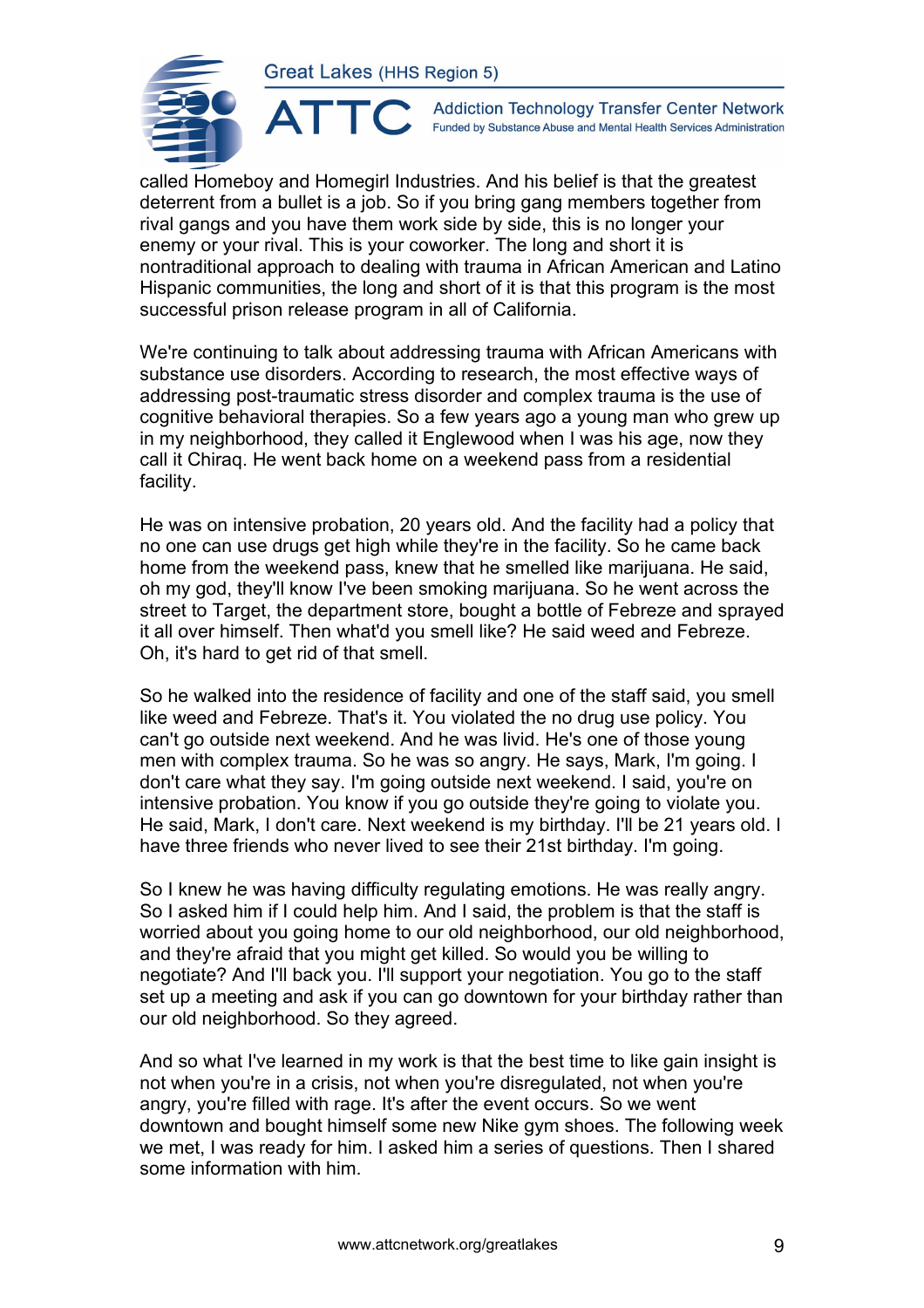ATTO



**Addiction Technology Transfer Center Network** Funded by Substance Abuse and Mental Health Services Administration

So when he returned the first question I asked him is, how long do African American males live? My friends across this country have asked African American males that question. And the most typical answer I get from young African American males is 21. They tell me that most black men live to be 21 years old. Let me tell you what they're telling me. Those who are 19 years old are telling me they have two more years to live. Those who are 18 years old are saying they have three more years to live. So if you think you'll be dead soon, why would you take anything serious?

So what I've done with that is just ask a number of questions and share information. So annually in Chicago there are 500 murders and 40,000 annual births in the city of Chicago. In other words, I shared with this young man for every African American that's murdered, eight are born, and there are 2.7 million residents in Chicago and 500 murders annually. Then I showed him Cook County statistics. These are the suburbs outside of Chicago. Nine million residents, about 50 murders annually in those suburbs. Combined with the 500 in the city, that's 550 out of nine million residents.

I showed him that in my old neighborhood, his neighborhood, Englewood, there are 112 murders over a 20 year period. 112. There are 73,000 residents in that neighborhood. Then I shared them the life expectancy of African American men in Chicago is age 70. Latino Hispanic males 73. He snatched that paper from my hand. He said, you're saying I can live? I said, it looks like it. He said, man, I gotta smoke some weed and think about this.

Let's talk about trauma-informed care. A trauma-informed system of care recognizes that therapeutic response to the impact of traumatic stress on those who have contact with the system from the initial phone call through termination and follow up. In a trauma-informed system of care, every member of the service team, the janitor, the receptionist, the secretary, counselors, case managers, the boss, every member of the service team has to have an awareness of their role in reducing impact of trauma on those seeking services.

So there are steps to developing a trauma informed system of care. The first step involves creating a trauma-informed change team, including peers, people with lived experience, people in recovery. You want to select leadership for that change team. And then announce the agency's commitment. When you say it out loud and let the rest of the agencies know about that, that suggests even more commitment to a trauma-informed system of care.

The fourth step in developing a trauma-informed system of care is to train staff in evidence based practices. Let us pause. Because as I do trainings all over the country, I only see a small percentage of African Americans at those conferences where we talk about evidence based practices.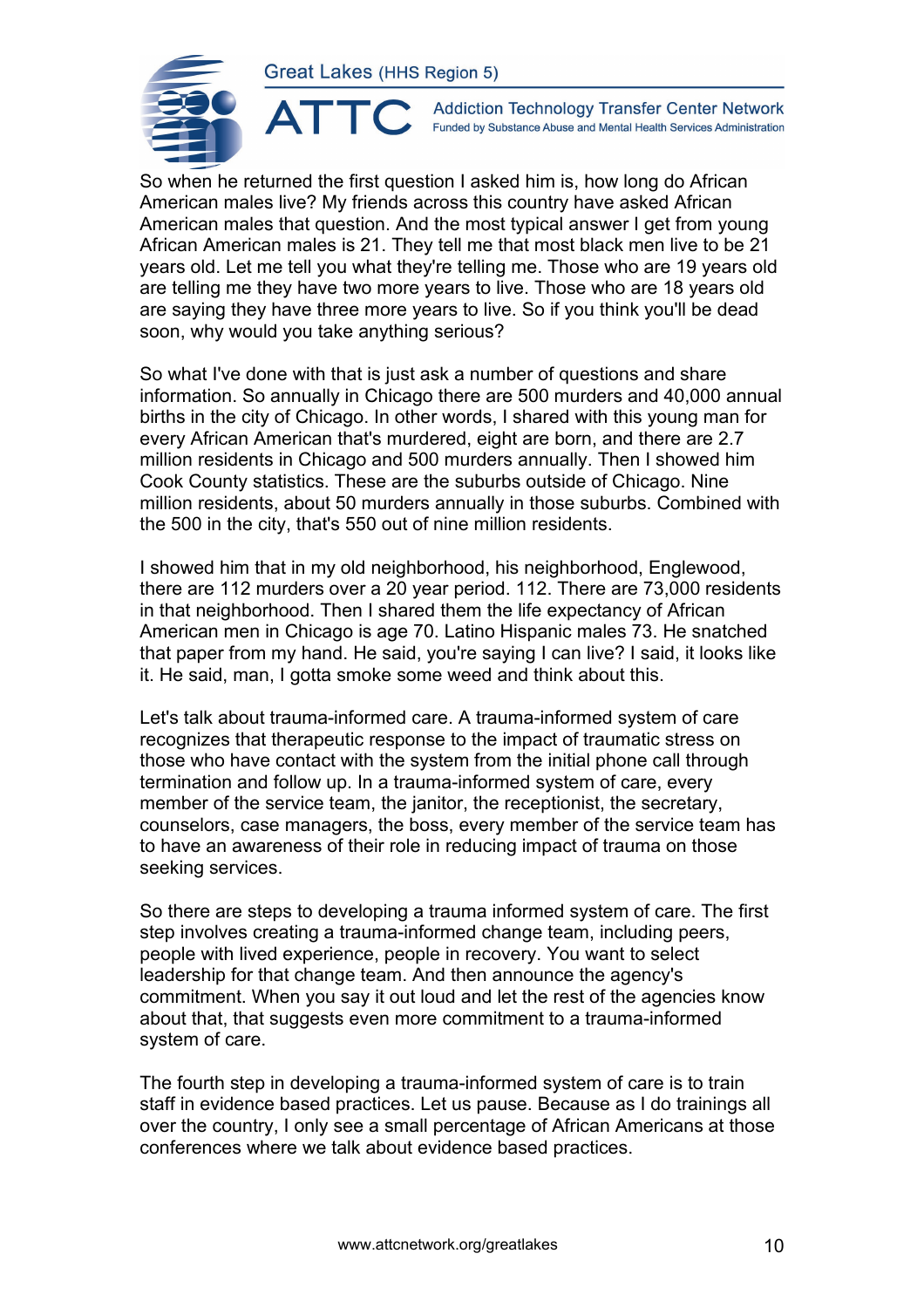ATTO



**Addiction Technology Transfer Center Network** Funded by Substance Abuse and Mental Health Services Administration

Unless we create a mechanism for African Americans to be introduced to evidence based practices and trauma-informed care, then it will be close to impossible to develop a trauma-informed system of care. You want to select the evidence based practices that you want to use with input from direct line staff counselors, case managers, et cetera. Because when the change comes from the topic, you will see more resistance.

Also when you implement evidence based practices, you can expect the staff to experience grief. In essence, what will happen is they will miss the old way of doing business. So what is needed is you want to make sure that wherever there is grief, there is a need for a funeral. You want to bring the staff together and talk about what they're missing and then what they stand to gain as you move in the direction towards evidence based trauma-informed care. Cultural competence training is necessary.

And then boundaries are really important. The mother of trauma-informed care, Judith Herman, says that some of our clients who have histories of trauma unconsciously, that's unconsciously, our clients who have histories of trauma, some of them unconsciously, need their therapist, their counselor, their recovery coach to traumatize them too.

In other words, what better way to prove that I'm unlovable is to get traumatized by your counselor? That means that those of you doing this trauma work need to have impeccable boundaries. And that should be a part of training. Then if all else fails, we should be taught to do no harm in our work with African American clients with substance use disorders as it pertains to trauma.

So how to avoid re-traumatizing African Americans with substance use disorders while in treatment. How we can harm. Our biases, our threats, and our stereotypes. That's why we want to make sure that everyone doing this work is trained in cultural competence, cross-cultural counseling. Microaggressions. By definition, a microaggression is an intentional or unintentional slight or harm that can create a bridge, sorry, a barrier, a wall rather than a bridge in a therapeutic relationship.

Countertransference reactions. Sigmund Freud said that countertransference are the negative reactions that helping professionals have towards the clients they serve. A number of years ago, I was supervising a young social worker. And she had a session with an African American male client who said that he was a Muslim.

She walked into a staff meeting and says, I don't like Muslim men. Well, my client just told me that when he goes to prayer on Friday, the men sit in front of the women in prayer and that's sexist. I don't like Muslim men. And there were two Muslim males on the staff, and they looked at me like, you're going to write her up, right?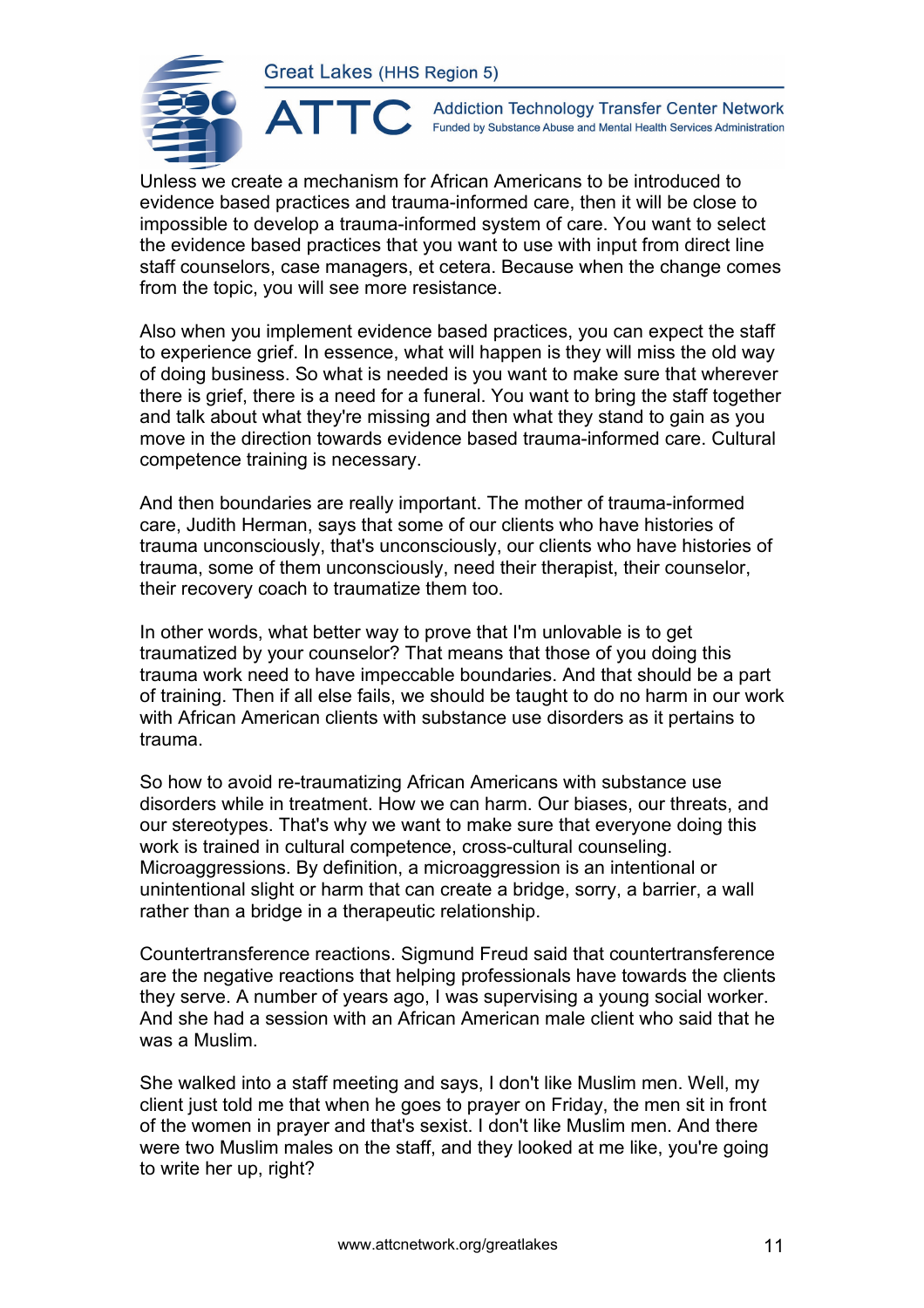

**Addiction Technology Transfer Center Network** Funded by Substance Abuse and Mental Health Services Administration

What I learned, my friends, if every time someone says the wrong thing, make a microaggression, if we write them up, people will stop talking to each other. I said, no, we'll do some research. She and I turned on the computer. And what we read was that 1,400 years ago when the religion of Islam began, they were in wars and they would practice their religion in caves. And we learned that the reason the men stand in front of the women in caves is so that if there was an attack, they'd be like a human shield.

I remember a number years ago I was working with a young social work student. She came into the supervision and asked, Mark, why do African American mothers discipline their sons in malls more than other mothers do? I said, they do? I had no clue. So we went on the computer we found something called mall studies. And what we learned is that there are people who sit in malls not to try to decide if you're stealing or not, just to study your behavior in malls. And what the research showed is that mothers across cultures discipline their sons in malls more than they do their daughters from running and jumping and climbing. That's what many boys do. They run, they jump, they climb.

So I asked my student to look into our question. On the internet, she found a curriculum called effective black parenting. And what she read traumatized us both. And I will share what she read and invite you to take care of yourself as you listen.

During slavery, there were revolts. And once captured, what they would do is take the most rebellious slave, the ones who escaped, the ones that fought back, take them to the town square, have them lay on the ground on their back, and tie a horse to each of their legs. And then they would invite the mothers to watch the spectacle. Not the fathers, because the mothers were the ones they thought that counted in the situation. And what she read to me is that the horses would be told to pull in different directions, splitting the African American's body in half.

And what she read to me is that once mothers saw this happen to an African American male, they would never want this to happen to their son. So they would make sure that their son stayed close to them and never made a whole lot of noise, fearing that they might be lynched or their body might be torn apart. And then my student stretched and said, maybe one of the reasons that the mothers discipline their sons in malls is because they don't want them to experience police brutality.

Not believing in the client. As mythology out there that says that African Americans are less honest than others. But not believing the client as he tells his story, as she tells her story, can harm the client.

Low expectations can harm. Touch. Inappropriate touch, touch without permission, unwelcome touch. A number of years ago, I did a consultation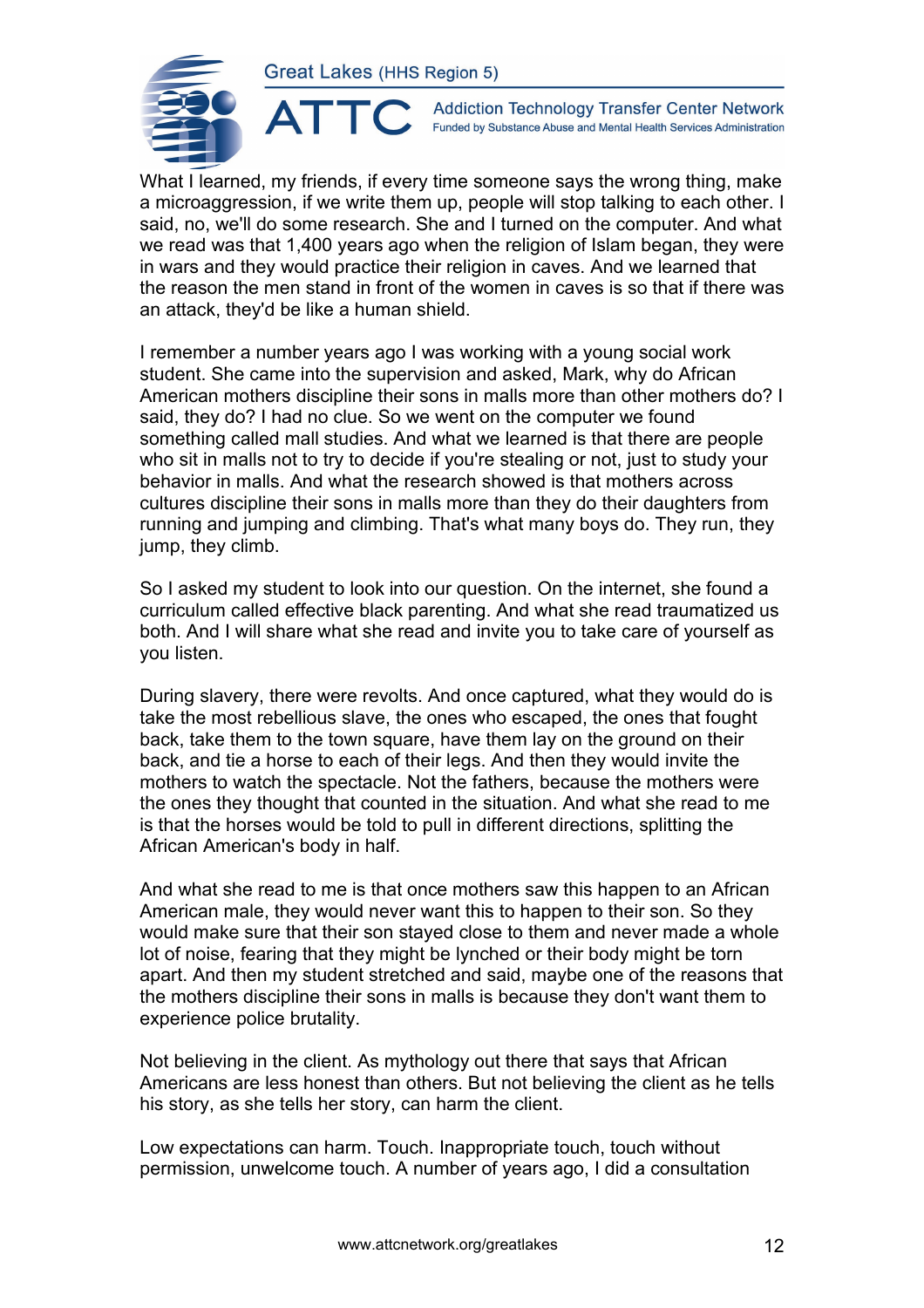

 $\blacktriangle$ 

**Addiction Technology Transfer Center Network** Funded by Substance Abuse and Mental Health Services Administration

where there was a young white counselor about 22 years old in a session with an African American male, 18 years old. Notice three years difference in age. William White, the historian, said that in the future, counselors will get whiter and younger and clients will get darker and younger. So there they were working together. And as the session ended, the counselor touched the hair of the African American male and he became extremely angry.

And they invited me to talk about it. And I told them a historical question that during slavery, whites would often touch the head of the Africans that were enslaved, including children. If you can imagine a seven year old boy touching the hair of a 60 year old African American male that was enslaved. Or even during the Reconstruction period after slavery or in the Jim Crow period that for many African Americans, this becomes a cultural boundary violation. Language. The words we use can be traumatizing.

Or how about disproportionate service discharge. One thing I invite every agency to do is look at whether or not there is a fairness in who gets programmatically discharged. Does race kick in there? Is it the same across the board? Are African Americans discharged more than others in your program for violating the same rules? Take a look at that. Then if that's the case, put measures in place to correct it.

Service energy. Turns out that low service energy when African Americans are sitting in the waiting room sends a signal you're not welcome here. Second class service can harm. The pictures on the wall, audio, visual, and written materials tell a story who's welcome, who's not. When African Americans seek services at your agency, do they see images of themselves on the pictures on the wall? What about the audio visual movies and videos that are used? Do they depict some African Americans' experiences and families? And then the same with your written material. Does some of your written material include the experiences of African Americans?

The fifth step in developing a trauma-informed system of care is training the leadership team to make sure that you get buy in, that the agency really is moving in the direction towards trauma informed care. Make sure policies and procedures are trauma-informed, including the vision, the mission, and value statement of the agency. You want to have a good vacation policy. I know the counselors listening to this webinar are clapping about that. You want to make sure that you have a health insurance that has a good benefit for counseling, because as you know, when you become trauma-informed, secondary trauma, secondary PTSD has a higher occurrence.

And then seven. You want to collect data, staff retention. I mentioned earlier that in a previous webinar, a young African American male that I was working with who was speaking to me in one word paragraphs. You've had clients who talk to you in one word paragraphs. Everything I ask him he said yes, no, yes, no. So we explored how come he wasn't talking to me.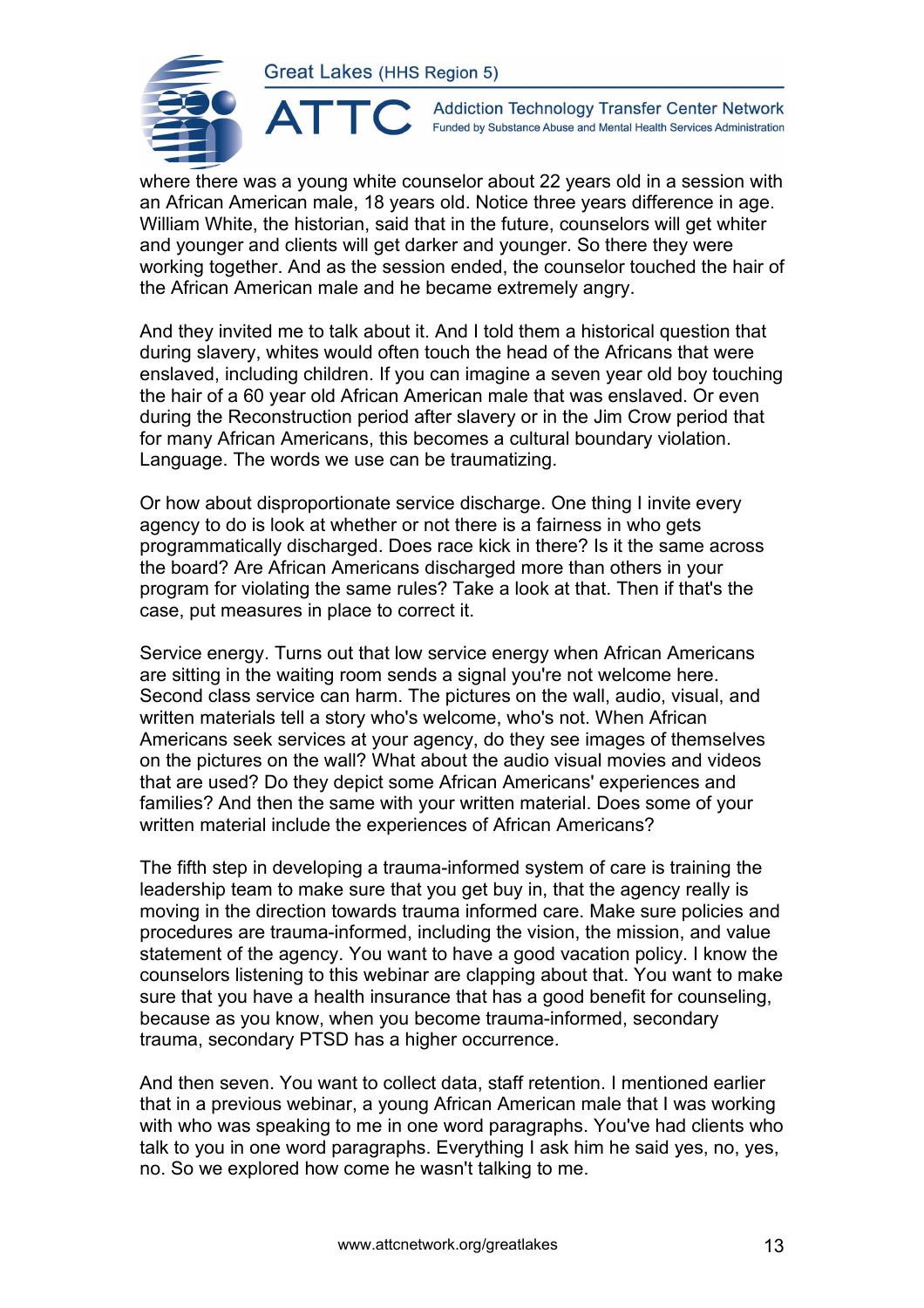ATTC



**Addiction Technology Transfer Center Network** Funded by Substance Abuse and Mental Health Services Administration

And he said, Mark, I had four counselors this year. You're my fifth counselor. Why should I talk to you? You'll be gone soon anyway. So we want to collect data, staff retention. Because think about it. High staff turnover in itself can be traumatic. Not only did my parents abandon me, the client says, I've been abandoned by five counselors.

New client satisfaction surveys. Look at no show rates. We want to look at whether or not there is a difference in no show rates based on ethnicity, gender, et cetera. Recovery rates. Are there differences? It might be helpful to just do a walkthrough, the entire intake experience. NIATx, which is a part of Great Lakes ATTC, has a program where they teach you how to do therapeutic walkthroughs to see what it's like from the initial phone call through intake and then make changes to improve accordingly.

It's important to recruit, hire, and retain trauma-informed staff. If you are working with African Americans around traumatic stress disorders, it's also important to recruit, hire, and retain a diverse staff, including individuals who are indigenous to the communities in which they are serving.

So on my final slide of the webinars, I always invite you to visit the Museum of African American Addictions Recovery. So the link is above. And there you will find additional materials that will help you work with African Americans with substance use disorders more effectively. There are articles and workbooks. We have workbooks on how to work with African American women, African American men. We have leadership interviews with experts. African Americans chime in on how to do better work with African Americans with substance use disorders. There is a lot there.

So when you do trauma work, there really is a need to take care of yourself. I mentioned earlier the importance of really taking vacations. How about lunch every day and a break? How about something every evening when you go home from work that centers yourself? Prayer and meditation or quiet time. But I think vacations are important too.

So a number of years ago I took a vacation to Las Vegas. How many of you have ever gone to Las Vegas? It looks to me that 90% of you have raised your hand. And Vegas is really exciting. Every hotel theme in the world is there. I've stayed at Caesar's Palace. It's so beautiful with the lights on at night. I'm convinced that if Julius Caesar came to Earth, he would want to stay at Caesar's Palace in Las Vegas. Yet no matter where I go, including Vegas, I can't wait to make it home after about the fourth day.

So the last time I was in Vegas, it was the fourth day. I'm at the airport, can't wait to get home. And the announcement came across the speaker that says, your plane has been delayed. I'm angry my plane is delayed. I couldn't wait to get home. Instead of focusing on my anger while I waited for the next plane, I played the slot machines at the airport. I won \$1.7 million. Just kidding. I don't